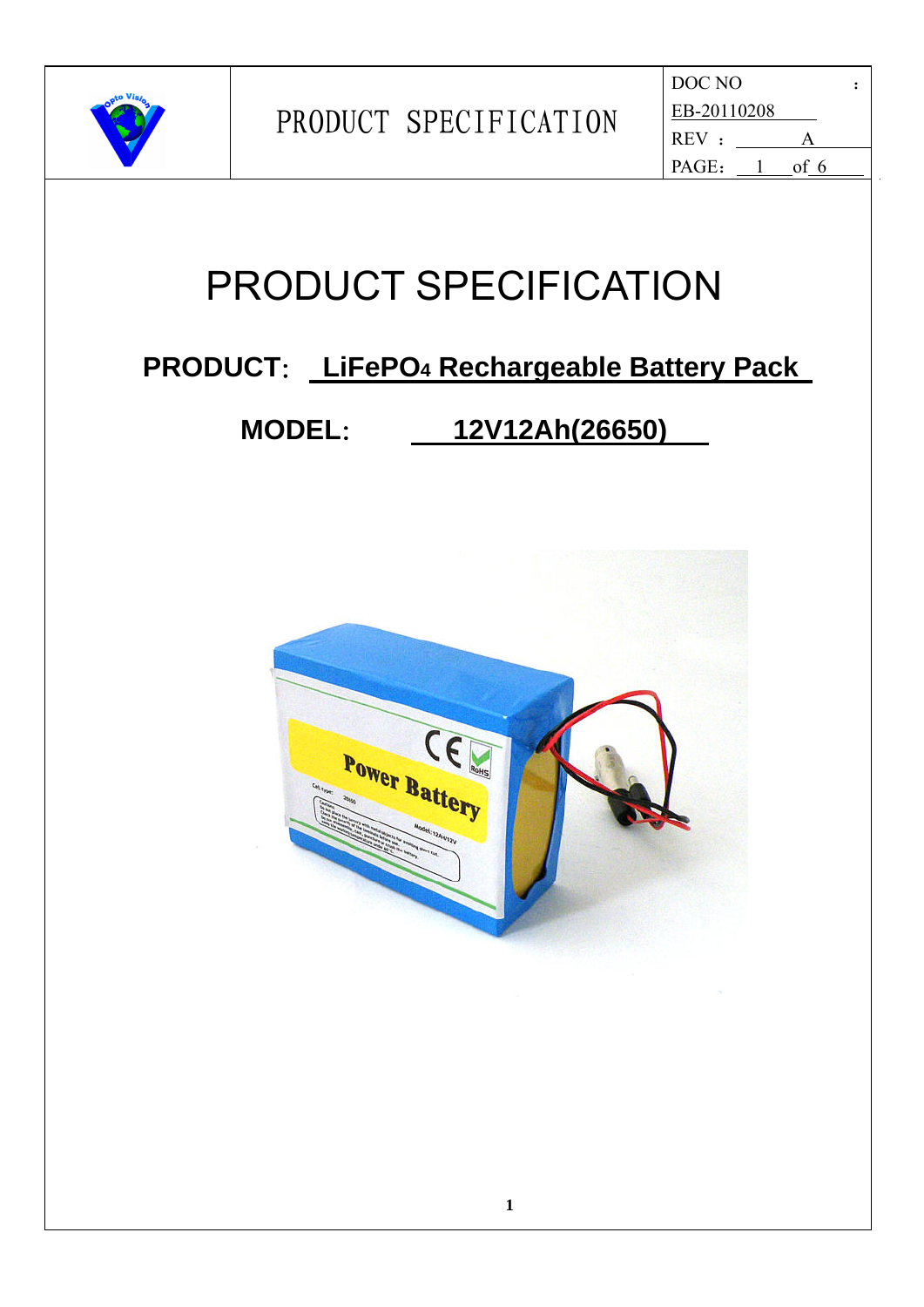DOC NO  $\ddot{\cdot}$ EB-20110208  $REV: \_\_\_\_A$ PAGE:  $2$  of 6

#### **Contents**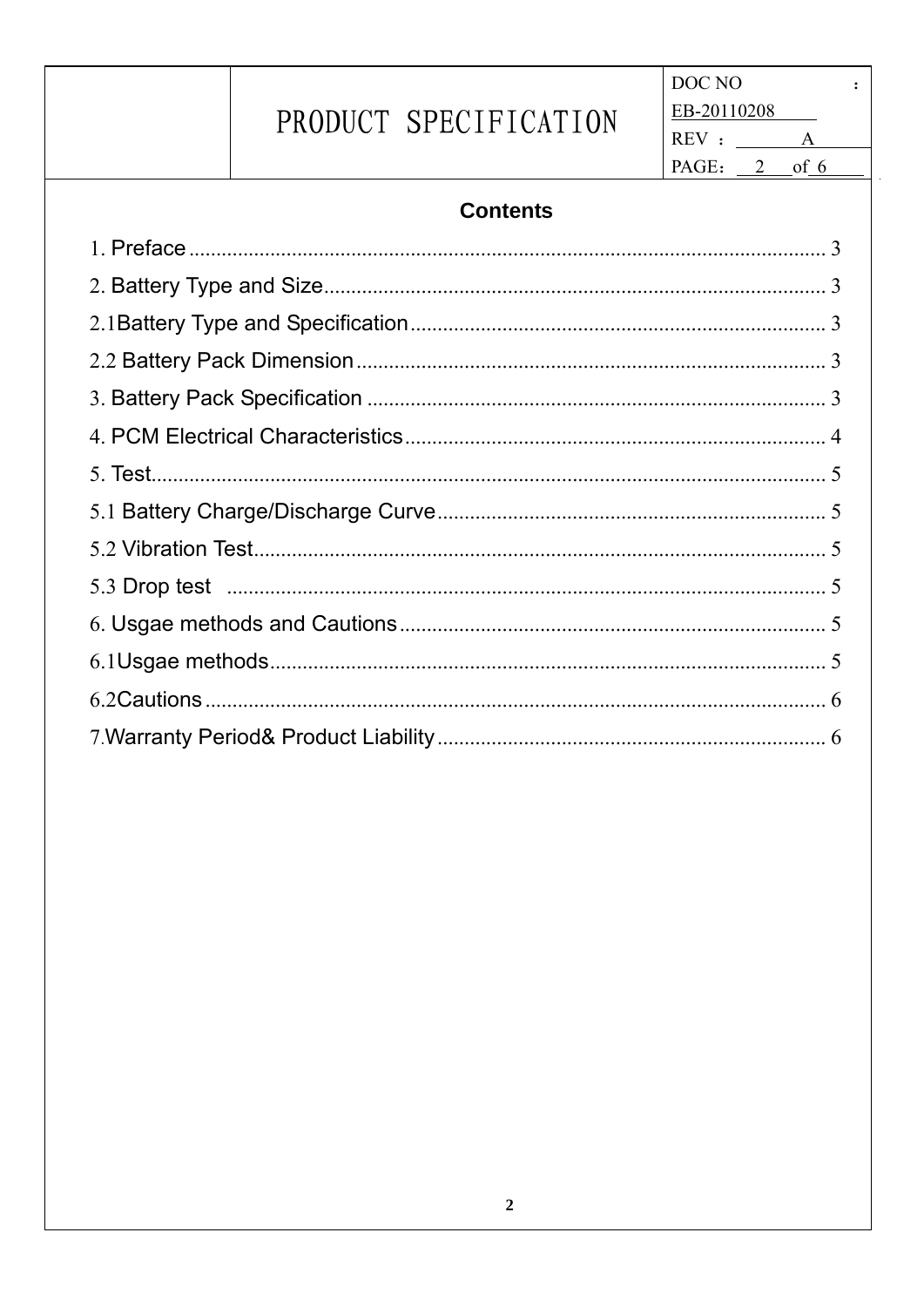| DOC NO      |   |      |  |
|-------------|---|------|--|
| EB-20110208 |   |      |  |
| REV:        |   | Δ    |  |
| PAGE:       | 2 | of 6 |  |

#### **1. Preface**

This specification describes the type and size, performance, technical characteristics, warning and caution of the GEB-12V/12Ah LiFePO4 rechargeable pack. The specification only applies to 12V/12Ah LiFePO4 pack supplied by U] q *Á*Xã ą̃ } *Á*2iæ} &^Á.

#### **2. BATTERY TYPE AND SIZE**

#### **2.1 Pack Type and Specification**

12V/12Ah

Battery pack specification Voltage/Capacity

#### **2. 2 Battery Pack Dimension**

The material of the battery pack is PVC .Size:187 \*127\*67 (mm)

Output wire specification

| Positive charge input wire     | Red one wire with 18AWG   | Length: 20cm |
|--------------------------------|---------------------------|--------------|
| Negative charge input wire     | Black one wire with 18AWG | Length: 20cm |
| Positive discharge output wire | Red one wire with 18AWG   | Length: 20cm |
| Negative discharge output wire | Black one wire with 18AWG | Length: 20cm |

#### **3. Battery Pack Specification**

| ITEM                                   | <b>SPECIFICATION</b>         |
|----------------------------------------|------------------------------|
| Pack assembled mode                    | 4P4S-26650                   |
| <b>Typical Capacity</b>                | 12.0Ah $(0.2C, 25^{\circ}C)$ |
| Minimum Capacity                       | 11.5Ah $(0.2C, 25^{\circ}C)$ |
| Nominal Voltage                        | 12.8 V                       |
| <b>Charging Ending Voltage</b>         | 14.6±0.1 V                   |
| <b>Discharge Ending Voltage</b>        | 10.0±0.1 V                   |
| <b>Standard Cont. Charging Current</b> | 2.4A                         |
| <b>Fast Cont. Charging Current</b>     | 6.0A                         |
| Standard Cont. Discharge Current       | 2.4A                         |
| <b>Fast Cont.Discharge Current</b>     | 6.0A                         |
| <b>MAX Cont.Discharge Current</b>      | 18A                          |
| <b>Peak Current</b>                    | 24A (5)                      |
| <b>Internal Resistance</b>             | <100m $\Omega$               |
| Weight                                 | 1475gr                       |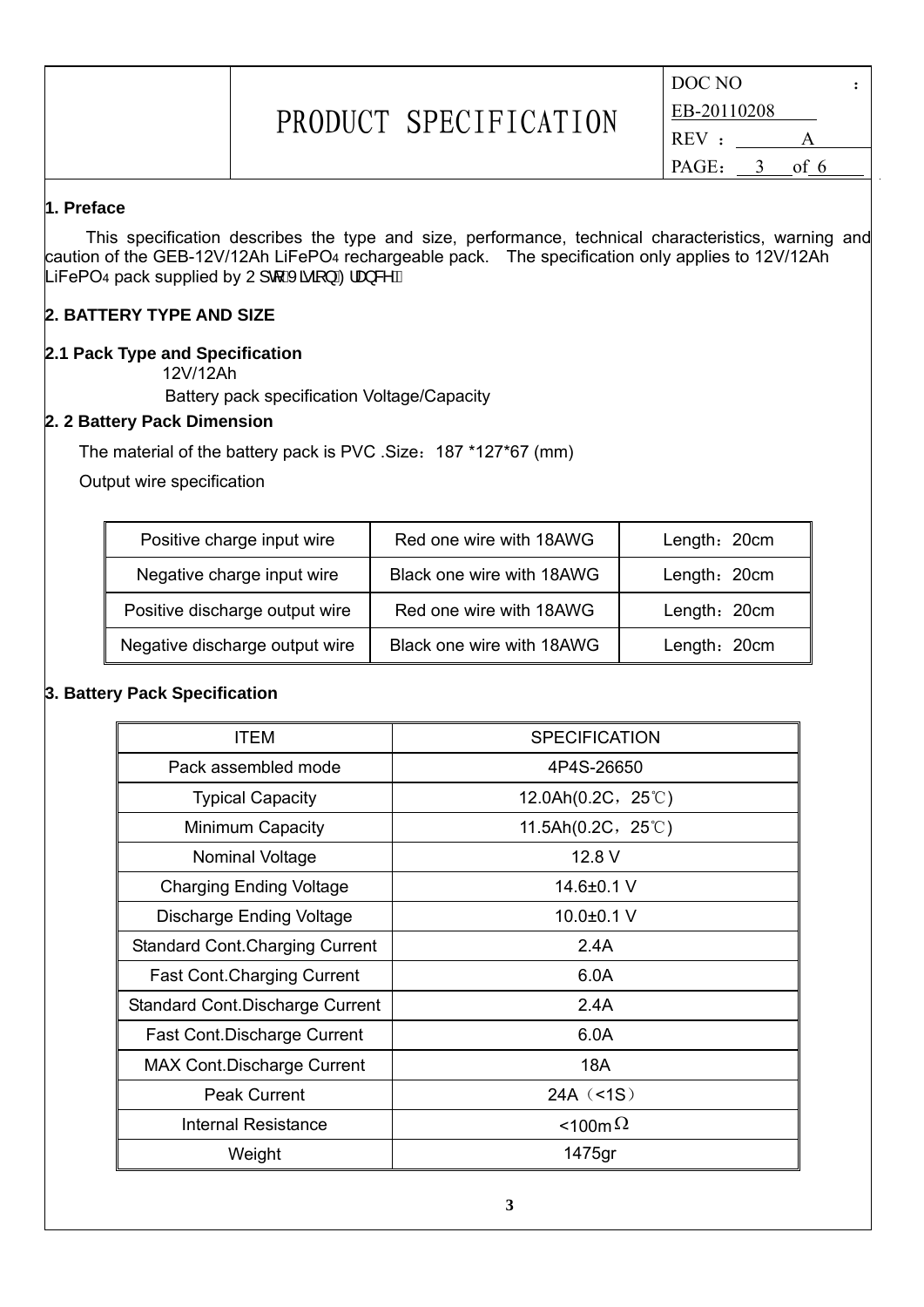DOC NO : EB-20110208  $REV: \_\_\_A$ PAGE:  $4$  of 6

#### **4. PCM Electrical Characteristics**

| <b>TYPE</b>                                                                                                                             | <b>FUNCTION</b>                              | <b>ITEM</b>                                                   | <b>PARAMETER</b> | <b>ACCURACY</b> |  |
|-----------------------------------------------------------------------------------------------------------------------------------------|----------------------------------------------|---------------------------------------------------------------|------------------|-----------------|--|
|                                                                                                                                         | Chemical<br>system                           | LiFePO <sub>4</sub>                                           |                  |                 |  |
| <b>BATTERY</b>                                                                                                                          | Capacity                                     | 12Ah                                                          |                  |                 |  |
|                                                                                                                                         | Working<br>voltage                           | 3.2V                                                          |                  |                 |  |
|                                                                                                                                         | Series number                                | 4                                                             |                  |                 |  |
|                                                                                                                                         |                                              | Over charge voltage                                           | 3.9              | ±50(mV)         |  |
|                                                                                                                                         | Overcharge<br>protection                     | Output delay of overcharge                                    | 1000             | ±100(mS)        |  |
|                                                                                                                                         |                                              | Over charge release voltage                                   | 3.7              | ±50(mV)         |  |
|                                                                                                                                         | Over discharge<br>protection                 | Over discharge voltage                                        | 2.5              | ±50(mV)         |  |
|                                                                                                                                         |                                              | Output<br>delay<br>of<br>over<br>discharge                    | 40               | ±50(mS)         |  |
| Over current<br>protection<br>Short circuit<br>The<br>protection<br>function of<br>the PCM<br>Temperature<br>protection<br>Cell balance |                                              | discharge<br>Over<br>release<br>voltage                       | 2.7              | ±50(mV)         |  |
|                                                                                                                                         |                                              | Over current protection                                       | 30               | $\pm 2(A)$      |  |
|                                                                                                                                         |                                              | Output<br>delay<br>of<br>over<br>discharge-current protection | 500              | ±50(mS)         |  |
|                                                                                                                                         |                                              | Qualification of release from<br>over current protection      | Cut off load     |                 |  |
|                                                                                                                                         |                                              | Short<br>protection<br>circuit<br>current                     | 90               | ±10(A)          |  |
|                                                                                                                                         | delay<br>of<br>short<br>Output<br>protection | 200                                                           | ±100(uS)         |                 |  |
|                                                                                                                                         |                                              | Qualification of release from<br>short protection             | Cut off load     |                 |  |
|                                                                                                                                         |                                              | Temperature protection $(°C)$                                 | 65               | $\pm 2$ (°C)    |  |
|                                                                                                                                         |                                              | <b>TemperatureProtection</b><br>Release (°C)                  | 55               | $\pm 2$ (°C)    |  |
|                                                                                                                                         |                                              | Bleed Current (mA)                                            | 100              | ±60(mA)         |  |
|                                                                                                                                         |                                              | Bleed Start Point (V)                                         | 3.60             | ±10(mV)         |  |
|                                                                                                                                         |                                              | Bleed Accuracy (mV)                                           | 30               | ±5(mV)          |  |
|                                                                                                                                         | Main circuit<br>resistance                   | Main circuit resistance ( $m\Omega$ )<br>$50$                 |                  |                 |  |
|                                                                                                                                         | Current<br>Consumption                       | Current Consumption (mA)                                      | $2$              |                 |  |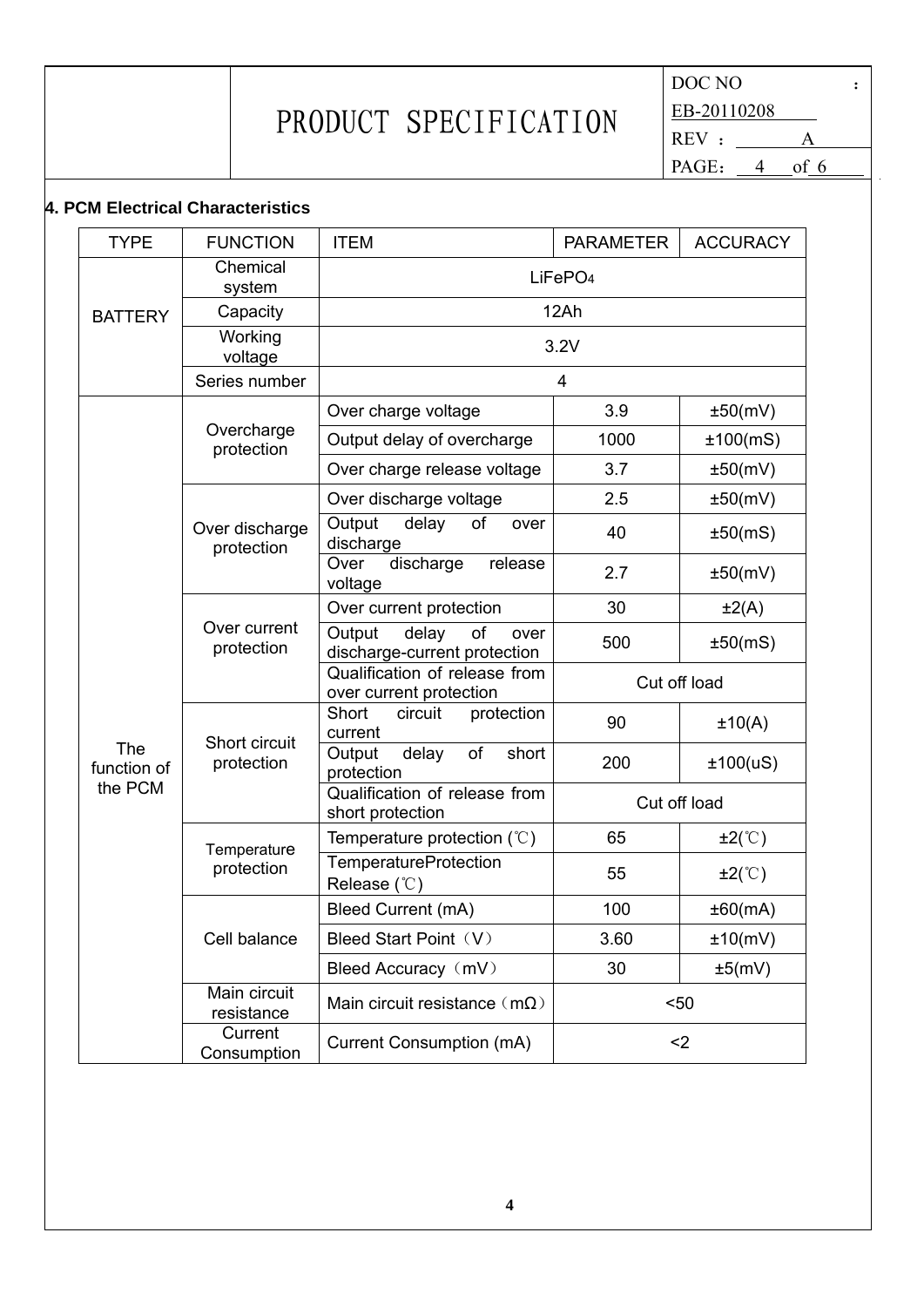DOC NO : EB-20110208 REV : PAGE: 5 of 6

#### **5. Test**

#### **5.1 Battery Charge/Discharge Curve**



#### **5.2 Vibration test**

Pack installed onto the vibration desk with clamps. Equipment parameters are as follows: a: direction: up and down single vibration

- b: frequency:  $10 \sim 55$ Hz
- c: max acceleration: 30m/s<sup>2</sup>
- d: amplitude: 0.38mm
- e: time: 10min.

During the test , Nickel film without shedding ,no scratch, the voltage is OK.

the voltage is OK.

#### **5.3 Drop test**

Packs dropped from a height of 0.5 meter to cement ground, packs shall be dropped in each of three mutually perpendicular directions.Total drop times are 6. After that, Nickel film without shedding, no scratch, the voltage is OK.

#### **6. Usgae methods and Cautions**

#### **6.1 Usgae methods**

1. Charge: Connecting the battery pack to the charge controller, connect the charger to recharge.

2. Discharge: Connecting the battery pack to the load, connect the load to discharge.

3. When you combine the battery with series or parallels, if there are oxidation layer on the surface, you should brush surface to the metal glow with thin steel brush to lower the connective resistance to the minimal resistance.

4. When combining with many batteries, if the voltage between the two electrodes is over 36V, the safe voltage for human beings, to guarantee the safety, you should not touch the two electrodes with your body. **6.2 Cautions**

1. If shelve a long time suggested that the battery voltage 13.2V-13.6V, need for regular recharging (even if not use), must charge and discharge for three months one time;

- 2. Do not expose the battery to extreme heat or flame.
- 3. Do not short circuit, over-charge or over-discharge the battery pack;
- 4. Do not disassemble or modify the battery pack.
- 5. Do not handle or store with metallic like necklaces, coins or hairpins, etc.